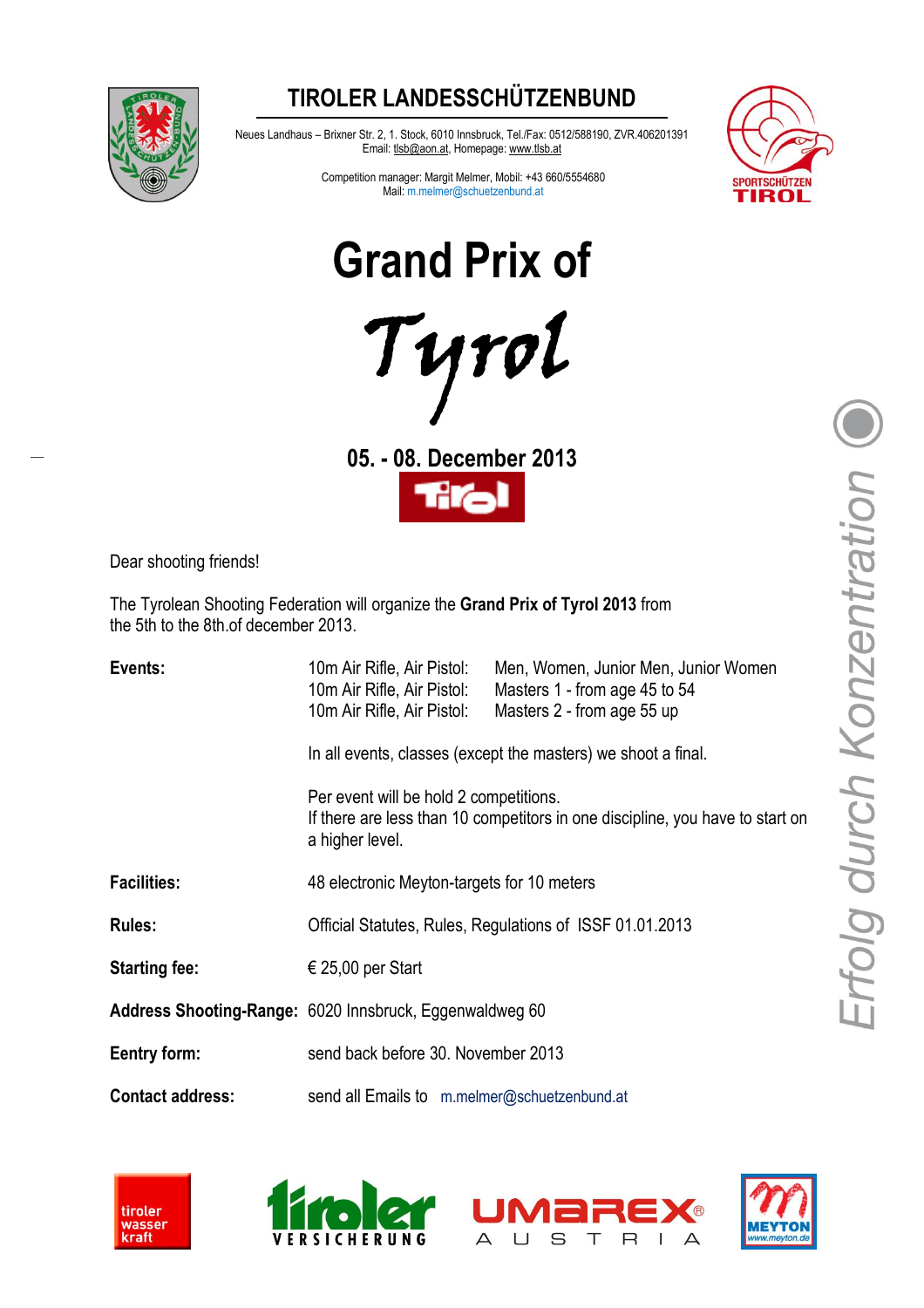# **TIROLER LANDESSCHÜTZENBUND**



Neues Landhaus – Brixner Str. 2, 1. Stock, 6010 Innsbruck, Tel./Fax: 0512/588190, ZVR.406201391 Email: tlsb@aon.at, Homepage: www.tlsb.at

> Competition manager: Margit Melmer, Mobil: +43 660/5554680 Mail: m.melmer@schuetzenbund.at



#### **Preliminary program:**

| 05.12.2013 | $14.00 - 19.00$<br>17.30                                                                                                            | Arrival of delegations and free training<br><b>Technical meeting</b>                                                                                                                                                                                                                                                                                                                                                                                                                              |
|------------|-------------------------------------------------------------------------------------------------------------------------------------|---------------------------------------------------------------------------------------------------------------------------------------------------------------------------------------------------------------------------------------------------------------------------------------------------------------------------------------------------------------------------------------------------------------------------------------------------------------------------------------------------|
| 06.12.2013 | 10.30 - 10.45 / 10.45 - 12.00 Air rifle men and junior men<br>12.15<br>12.45<br>13.15<br>14.00<br>17.00<br>17.30<br>$19.00 - 20.00$ | 08.20 - 08.35 / 08.35 - 09.50 Stand by air rifle men and junior men<br>08.45 - 09.00 / 09.00 - 09.50 Air pistol women and junior women<br>Reporting air pistol women and junior women<br>Final air pistol women and junior women<br>Reporting air rifle men and junior men<br>Final air rifle men and junior men<br>15.30 - 15.45 / 15.45 - 16.35 Air rifle women and junior women<br>Reporting air rifle women and junior women<br>Final air rifle women and junior women<br>unofficial training |
| 07.12.2013 | 08.45 - 09.00 / 09.00 - 10.15 Air rifle men and junior men<br>14.30<br>15.00<br>15.45<br>16.15<br>17.00<br>17.30                    | 11.00 - 11.15 / 11.15 - 12.30 Air pistol men and junior men<br>13.15 - 13.30 / 13.30 - 14.20 Air pistol women and junior women<br>Reporting air rifle men and junior men<br>Final air rifle men and junior men<br>Reporting air pistol men and junior men<br>Final air pistol men and junior men<br>Reporting air pistol women and junior women<br>Final air pistol women and junior women                                                                                                        |
| 08.12.2013 | 12.15<br>12.45<br>13.30<br>14.00<br>$15.30 - 16.45$<br>$15.30 - 16.45$                                                              | 08.45 - 09.00 / 09.00 - 09.50 Air rifle women and junior women<br>10.30 - 10.45 / 10.45 - 12.00 Air pistol men and junior men<br>Reporting air rifle women and junior women<br>Final air rifle women and junior women<br>Reporting air pistol men and junior men<br>Final air pistol men and junior men<br>Air pistol Master $1 + 2$<br>Air rifle Master $1 + 2$                                                                                                                                  |